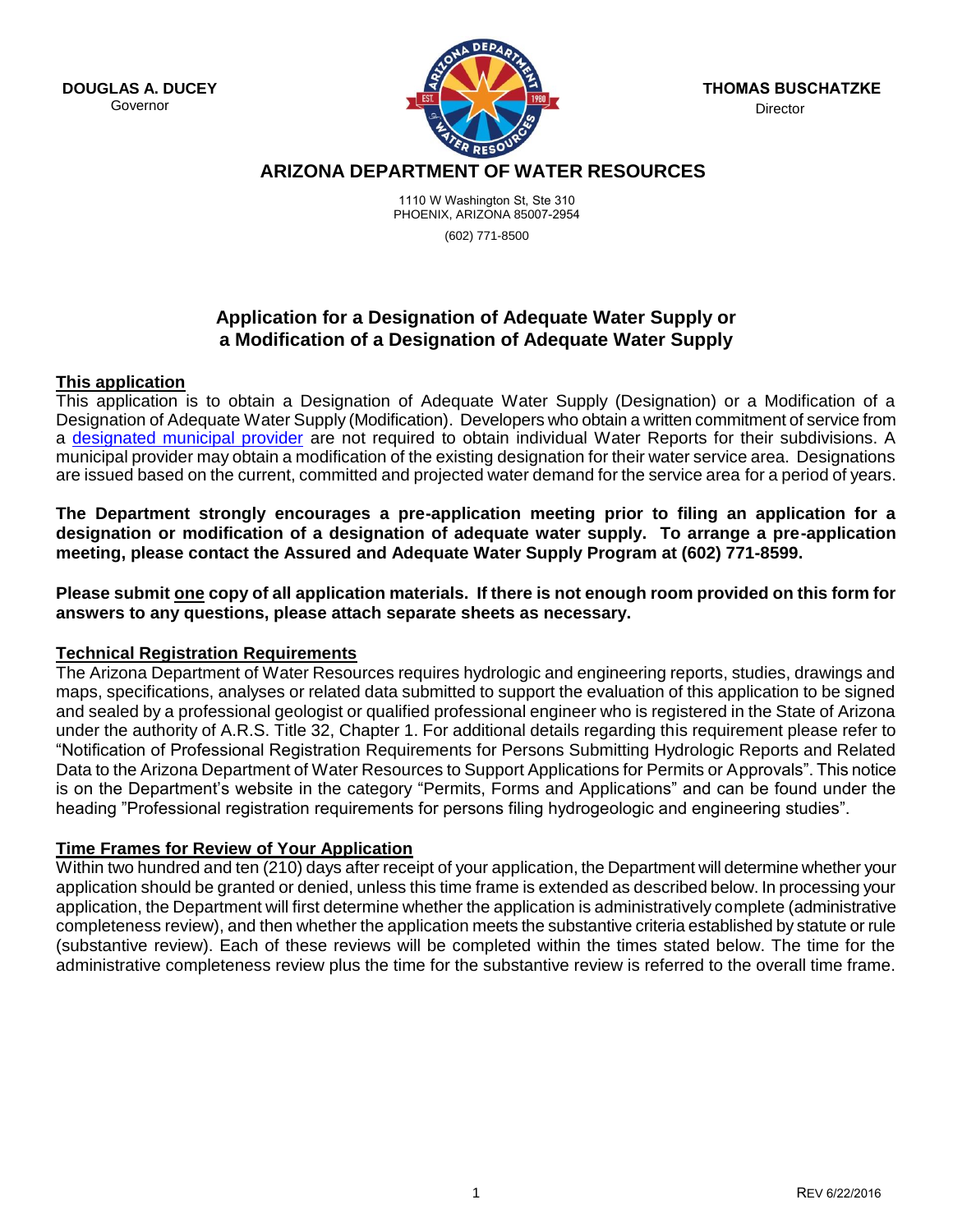## **1) Administrative Completeness Review Time Frame**

Within one hundred and fifty (150) days after receipt of your application, the Department will determine whether your application is complete. After your application is complete, the Department will proceed with substantive review.

If the Department determines that your application is incomplete, the Department will provide a written notice, including a comprehensive list of specific deficiencies. Until the missing information is received, both the administrative completeness review and the overall time frames will be suspended. When the Department receives the missing information, the administrative completeness review and overall time frames will resume. Your application will not be complete until all of the requested information is received. If you do not supply the missing information within sixty (60) days of receiving the written notice, your application may be denied.

## **2) Substantive Review Time Frame**

Within sixty (60) days after the Department determines that the application is complete, the Department will review your application to determine whether it meets the substantive criteria required by statute or rule. By mutual written agreement between you and the Department, the time for substantive review may be extended by up to 52 days, which is twenty five (25) percent of the overall time frame as provided i[n A.R.S. § 41-1075 \(B\).](http://www.azleg.gov/ArizonaRevisedStatutes.asp?Title=41)

During the substantive review, the Department may make one written request for additional information. You may also agree in writing to allow the Department to submit supplemental requests for additional information. If additional information is requested by the Department, both the substantive review and overall time frames will be suspended. When the additional information is received, the substantive review and overall time frames will resume.

At the end of the Department's substantive review, the Department will send you a written notice either granting or denying your application. If your application is denied, the notice will included the justification for the denial and an explanation of your right to appeal the denial.

## NOTICE

## A.R.S. § 41-1030(B), (D), (E) and (F) provide as follows:

B. An agency shall not base a licensing decision in whole or in part on a licensing requirement or condition that is not specifically authorized by statute, rule or state tribal gaming compact. A general grant of authority in statute does not constitute a basis for imposing a licensing requirement or condition unless a rule is made pursuant to that general grant of authority that specifically authorizes the requirement or condition.

D. This section may be enforced in a private civil action and relief may be awarded against the state. The court may award reasonable attorney fees, damages and all fees associated with the license application to a party that prevails in an action against the state for a violation of this section.

E. A state employee may not intentionally or knowingly violate this section. A violation of this section is cause for disciplinary action or dismissal pursuant to the agency's adopted personnel policy.

F. This section does not abrogate the immunity provided by section 12-820.01 or 12-820.02.

### **If you have any questions or require additional information, please contact:**

Office of Assured & Adequate Water Supply 1110 W Washington St, Ste 310 Phoenix, Arizona 85007-2954 Telephone: 602-771-8599 Fax: 602-771-8689 Email: assuredadequate@azwater.gov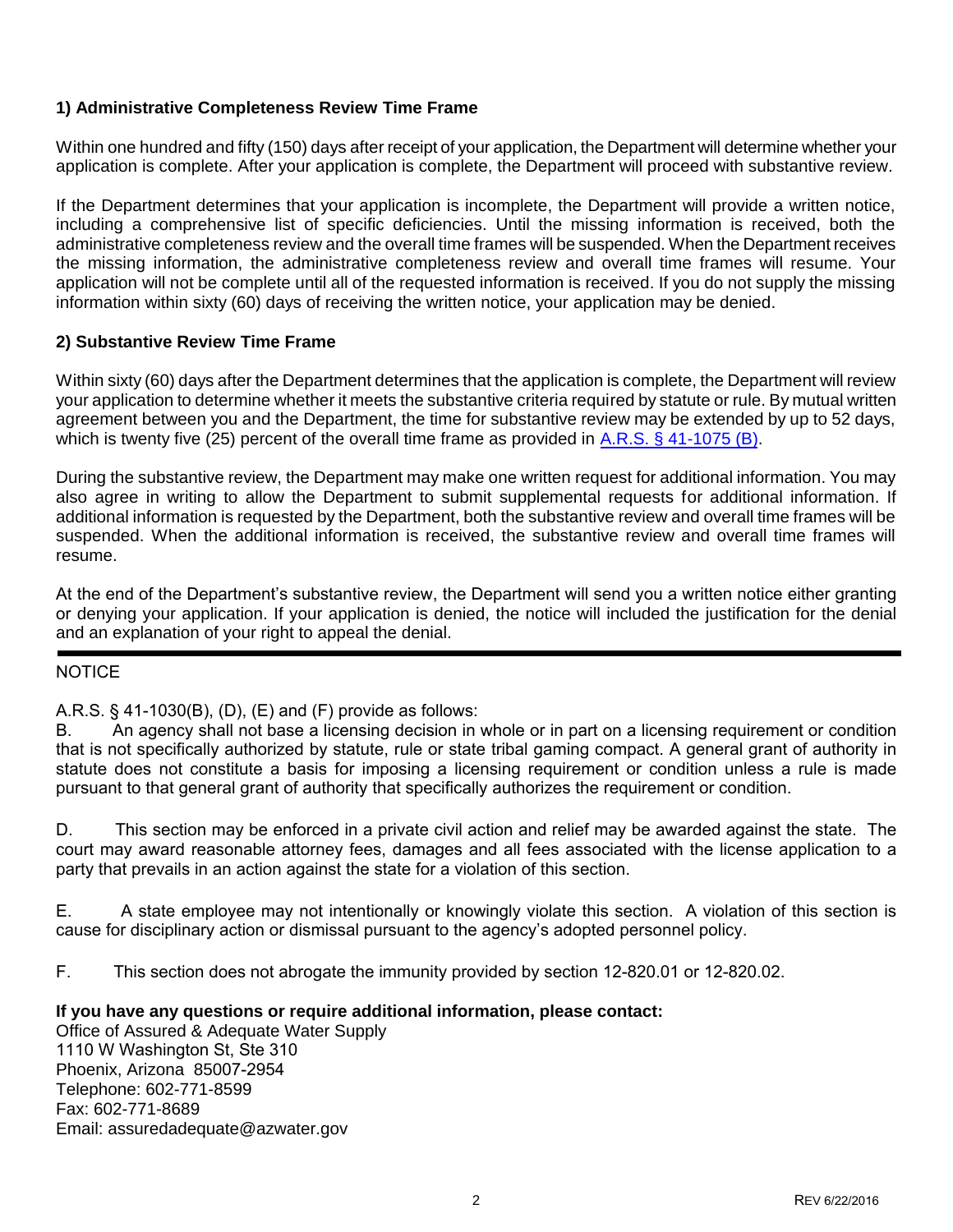| ARIZONA DEPARTMENT OF WATER RESOURCES<br>OFFICE OF ASSURED AND ADEQUATE WATER SUPPLY<br>1110 W Washington St, Ste 310<br>PHOENIX, ARIZONA 85007-2954<br>(602) 771-8599 Fax: (602) 771-8689<br>assuredadequate@azwater.gov | <b>DATE RECEIVED:</b> |
|---------------------------------------------------------------------------------------------------------------------------------------------------------------------------------------------------------------------------|-----------------------|
| <b>APPLICATION NO:</b>                                                                                                                                                                                                    |                       |

# **DESIGNATION OR MODIFICATION OF DESIGNATION OF ADEQUATE WATER SUPPLY APPLICATION**

|    |                                                                                                                                                                                                                                                                                                  | <b>PART A - GENERAL INFORMATION</b> |  |
|----|--------------------------------------------------------------------------------------------------------------------------------------------------------------------------------------------------------------------------------------------------------------------------------------------------|-------------------------------------|--|
|    | <b>1.</b> This is an application for: $\Box$ New Designation $\Box$ Modification of an existing Designation                                                                                                                                                                                      |                                     |  |
|    | If this is a modification of an existing designation, you may expressly reference items submitted in support of a previous<br>application rather than resubmitting identical items. However, please provide updated documentation if more recent<br>information is available.                    |                                     |  |
|    |                                                                                                                                                                                                                                                                                                  |                                     |  |
|    | System No. 91-<br>Contact the Office of Assured and Adequate Water Supply)                                                                                                                                                                                                                       |                                     |  |
| 3. | Name and address of person representing the municipal provider:<br>Name: Name: Name: Name: Name: Name: Name: Name: Name: Name: Name: Name: Name: Name: Name: Name: Name: Name: Name: Name: Name: Name: Name: Name: Name: Name: Name: Name: Name: Name: Name: Name: Name: Name: Name: Name: Name: |                                     |  |
|    | 4. Contact person for questions regarding this application:                                                                                                                                                                                                                                      |                                     |  |
|    |                                                                                                                                                                                                                                                                                                  |                                     |  |
|    | 5. Please provide a map of the service area that includes the current and proposed distribution system and any treatment or<br>storage facilities and reference as an attachment.                                                                                                                |                                     |  |

| Hard copy of service area map attached       | Attachment: |
|----------------------------------------------|-------------|
| Electronic copy of service area map attached | Attachment: |

**I DO HEREBY** certify that the information contained in **this application and all information accompanying it is true and correct to the best of my knowledge and belief. NOTE:** If the applicant is a city or town, include a resolution of the governing body of the city or town authorizing the person to sign the application.

1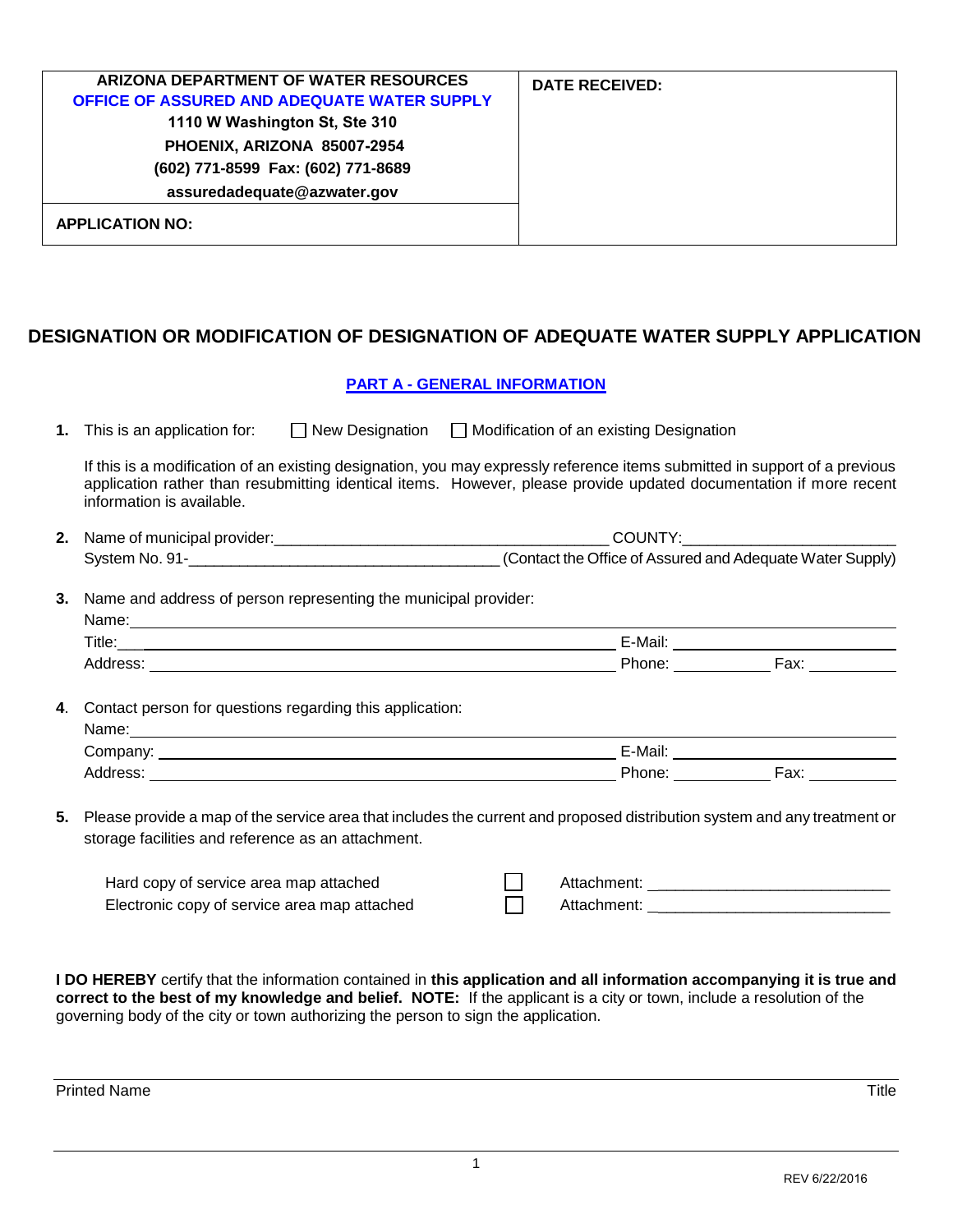### **PART B - DEMAND ESTIMATE**

Please use the Designation demand spreadsheet provided by the Department to document the estimated water demand in the service area. See the Department's website at [http://www.azwater.gov](http://www.azwater.gov/) and click on Permits, Forms and Applications to download a copy of the Designation demand spreadsheet **OR** provide a detailed explanation of the assumptions used in estimating the water demand for the water service area and reference the demand spreadsheet and/or the assumptions used as an attachment and complete Table B below. Attachment:

Requested Term of Designation: \_\_\_\_\_\_\_\_\_\_\_\_\_\_\_\_\_\_\_\_\_\_\_\_\_\_\_\_\_\_\_\_\_\_\_\_\_\_\_\_ (not less than two years after issuance).

**CURRENT ANNUAL DEMAND:**  $\qquad \qquad \text{acre-feet per year}$  **YEAR:** 

The current demand is the total water production for the most recent completed calendar year. This includes both potable and non-potable water sources, as well as water that is lost or unaccounted for.

**COMMITTED DEMAND: COMMITTED DEMAND: COMMITTED** 

The committed demand is the estimated demand for recorded, but unbuilt lots within the water service area.

**PROJECTED DEMAND**: \_\_\_\_\_\_\_\_\_\_\_\_\_\_\_\_\_\_\_\_\_\_\_\_\_ acre-feet per year **YEAR**: \_\_\_\_\_\_\_\_\_\_\_\_\_\_\_\_\_\_\_\_\_\_\_\_\_\_\_\_\_

The projected demand is difference between the total amount of water projected to be delivered in the projected calendar year you are seeking to be designated through, minus the current demand.

**TOTAL ANNUAL DEMAND**: \_\_\_\_\_\_\_\_\_\_\_\_\_\_\_\_\_\_\_\_\_\_ acre-feet per year **YEAR**:\_\_\_\_\_\_\_\_\_\_\_\_\_\_\_\_\_\_\_\_\_\_\_\_\_\_\_\_\_

The annual estimated demand is the sum of the current demand, committed demand and projected demand.

#### **TABLE B: SUM OF CURRENT, COMMITTED, AND PROJECTED DEMAND FOR THE WATER SERVICE AREA FOR THE CURRENT YEAR PLUS EACH SUBSEQUENT YEAR FOR THE NEXT TEN YEARS Year 1 2 3 4 5 6 7 8 9 10 Population Current Demand (af/yr) Committed demand (af/yr) Projected demand (af/yr) Total Demand (af-yr)**

(If proposed term of Designation is greater than 10 years, please provide this information on a separate sheet.)

## **PART C- PHYSICAL AVAILABILITY OF SOURCE WATER**

**1.** A comprehensive hydrologic study must be submitted with this application, unless the Department has previously reviewed the hydrologic conditions for this area and has issued a valid Letter of Water Availability, Physical Availability Determination or Analysis of Assured Water Supply. The Department has adopted a substantive policy statement to provide guidelines for preparing a new hydrologic study. The policy statement is available on the Department's website at [http://www.azwater.gov](http://www.azwater.gov/) under the Permits, Forms and Applications page.

Please indicate the evidence of physical availability and reference as an attachment:

- □ Water Availability Letter <br>
 Physical Availability Determination
-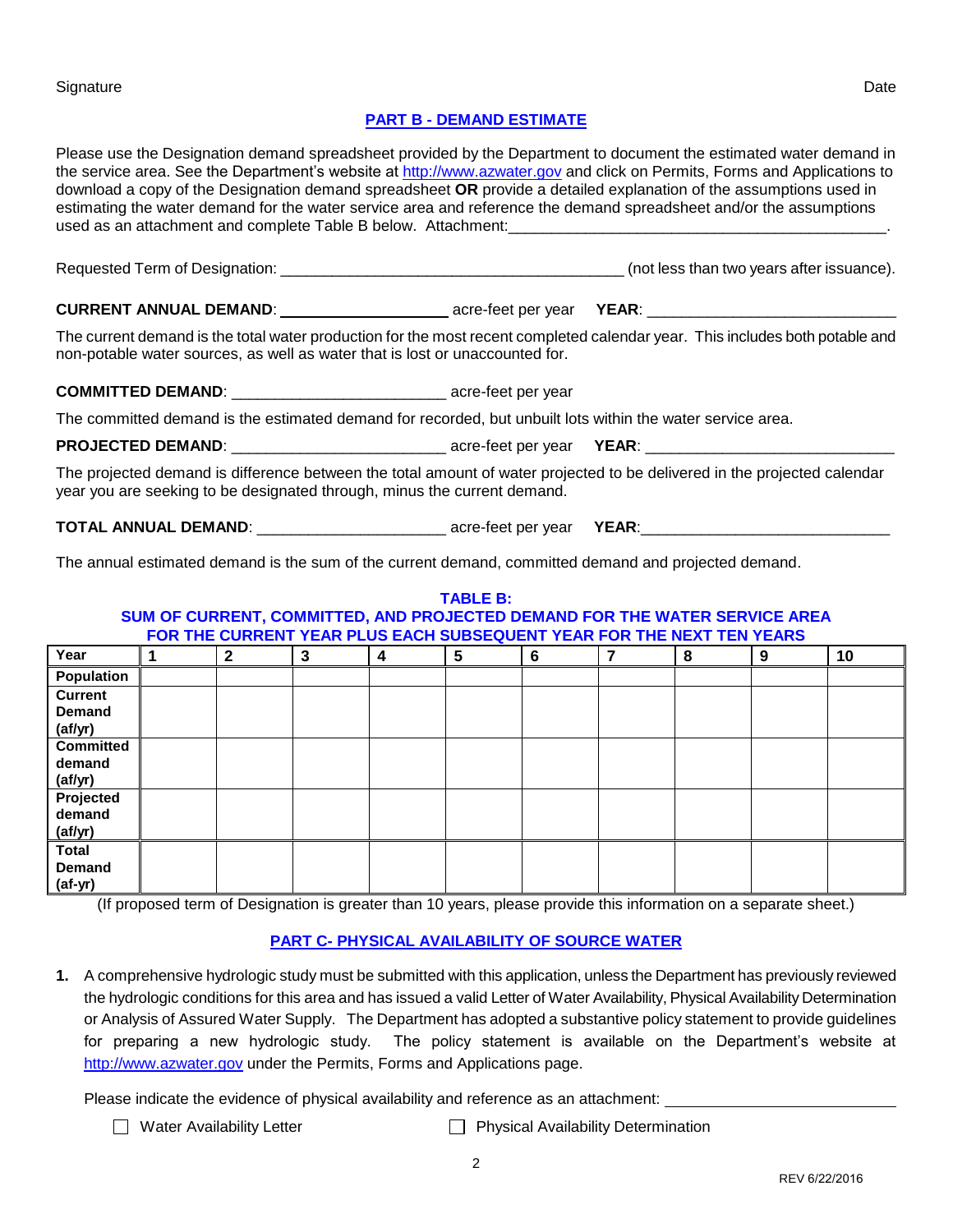□ New Hydrologic Study <br>□ Other, please specify: <u>\_\_\_\_\_\_\_\_\_\_\_\_\_\_\_\_\_\_\_\_\_\_\_\_\_</u>

### **Technical Registration Requirements**

The Arizona Department of Water Resources requires hydrologic and engineering reports, studies, drawings and maps, specifications, analyses or related data submitted to support the evaluation of this application to be signed and sealed by a professional geologist or qualified professional engineer who is registered in the State of Arizona under the authority of A.R.S. Title 32, Chapter 1.

- **2.** Requesting a depth-to-static water level requirement exemption, per R12-15-716(C). **NOTE:** Financial capability to obtain groundwater at the lower depth must be proven.
- **3.** If not already included in the attachment under Part C, question 1 above, please attach a list of all existing service area wells including the well registration numbers, legal description (township, range, section, 180, 40, 10 quarter sections) and pump capacity of each well in gallons per minute. If your application includes proposed wells, please provide the legal description (township, range, section, 180, 40, 10 quarter sections) of each proposed well and the anticipated pump capacity of each proposed well in gallons per minute.
- **4.** If you had a pre-application meeting with the Department, please indicate the date of that meeting:
- **5.** If you submitted a hydrologic study proposal to the Department's Hydrology Division for their review prior to submitting this application, please indicate the date of submittal of the hydrologic study proposal:

## **PART D- CONTINUOUS AVAILABILITY AND LEGAL AVAILABILITY OF SOURCE WATER**

- **1.** If applicant is a private water company, attach any Decision and Order from the Arizona Corporation Commission establishing the CC&N or extension of CC&N. Reference as attachment:
- **2.** To complete the table below, multiply the Total Annual Demand computed in Part B by 100 to obtain the 100-year demand and enter at the bottom of the chart. Enter the appropriate 100-year demands for each type of water delivered to the subdivision for each category:

| <b>Source of Supply</b>                                | 100 Year Volume (ac-ft) |
|--------------------------------------------------------|-------------------------|
| Groundwater                                            |                         |
| Colorado River Water:<br>Direct treatment and delivery |                         |
| Stored and Recovered water                             |                         |
| Surface Water:<br>Direct treatment and delivery        |                         |
| Stored and Recovered water                             |                         |
| Effluent:<br>Direct treatment and delivery             |                         |
| Stored and Recovered water                             |                         |
| Other                                                  |                         |
| <b>Total 100-yr Volume</b>                             |                         |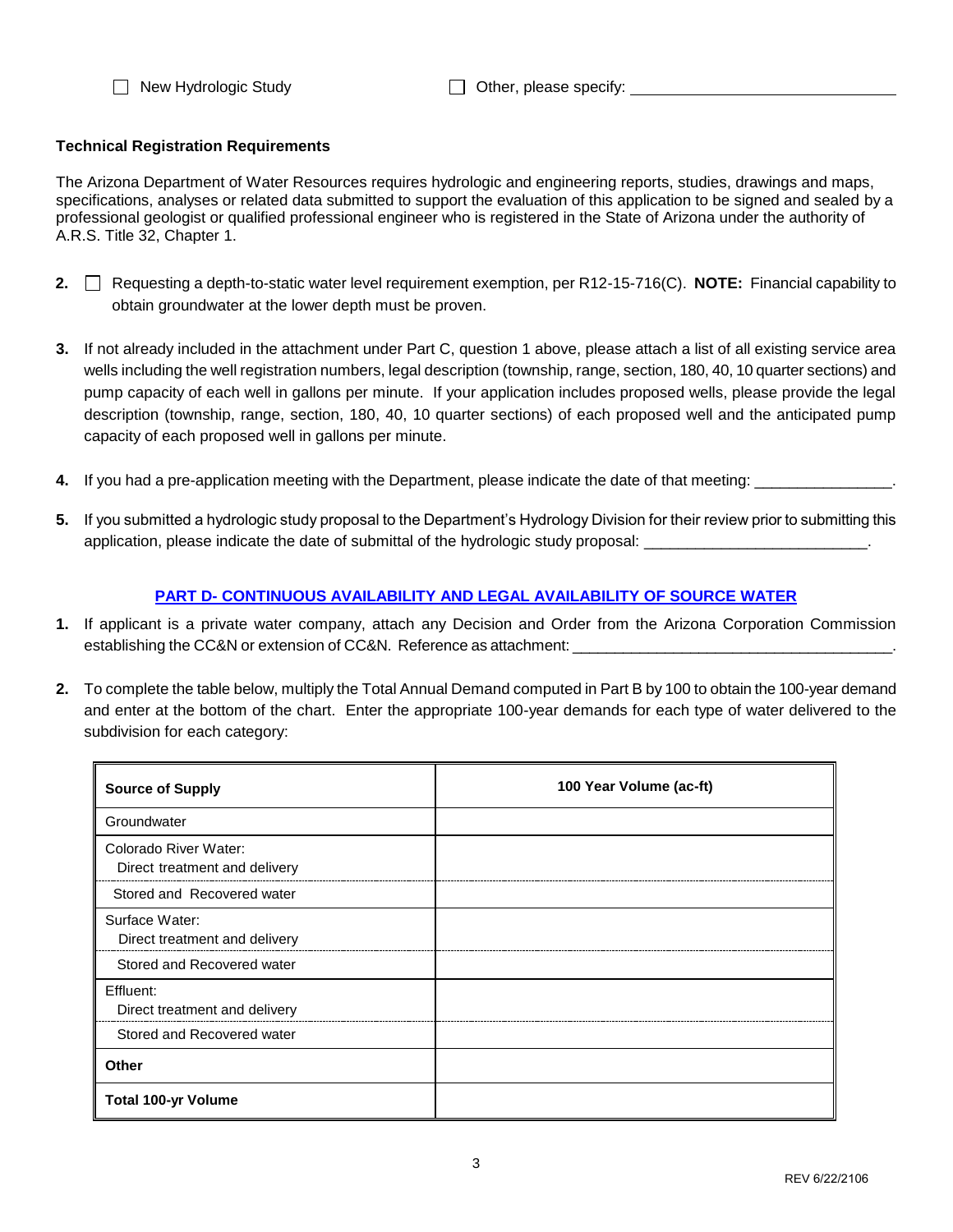**3.** See A.A.C. R12-15-717 and R12-15-718 for documentation that should be submitted as evidence of continuous availability and legal availability (respectively) for each source of supply. Please reference attachment(s):

### **PART E - FINANCIAL CAPABILITY**

Please check one or more of the following and include attachments as necessary:

 $\Box$  The applicant has constructed adequate delivery, storage, and treatment works.

 $\Box$  The applicant has entered into written agreements requiring potential developers to construct adequate delivery, storage, and treatment works. Attachment:

If the applicant is a city or town, the applicant has:

Adopted a five year capital improvement plan that provides for the construction, or the commencement of construction, of adequate delivery, storage, and treatment works in a timely manner, and has submitted a certification by the applicant's chief financial officer that finances are available to implement that portion of the five-year plan; or

Submitted evidence demonstrating that financing mechanisms are in place to construct adequate delivery, storage, and treatment works in a timely manner.

If the applicant is a private water company, the applicant has received approval from the Arizona Corporation Commission for financing the construction of adequate delivery, storage, and treatment works.

### **PART F - WATER QUALITY**

**1.** Are the well or wells from which water will be withdrawn by the municipal provider within one mile of a Water Quality Assurance Revolving Fund (WQARF) or Superfund site?  $\Box$  Yes  $\Box$  No.

If "Yes", please submit a contaminant migration and mitigation analysis demonstrating that the water supply will continue to meet the water quality requirements in A.A.C. Title 18, Chapter 4, and reference as attachment:

- **2.** Municipal provider is or will be regulated by the Arizona Department of Environmental Quality (ADEQ) or another governmental entity with equivalent jurisdiction. If this applies, independent proof of adequate water quality is not required.
- **3. If provider is currently regulated, provider is in compliance with all state and federal water quality regulations.**
- **4.** If the municipal provider serves or will serve 15 customers or less, provide current (within the last 60 days) analytical results on water samples taken from a well or wells constructed *within the service area*, demonstrating that the water meets the water quality requirements in A.A.C. Title 18, Chapter 4, and reference as attachment:

**NOTE:** Information on the required water quality analyses may be found at the ADEQ website [http://www.adeq.gov.](http://www.adeq.state.az.us/environ/water/dw/index.html)